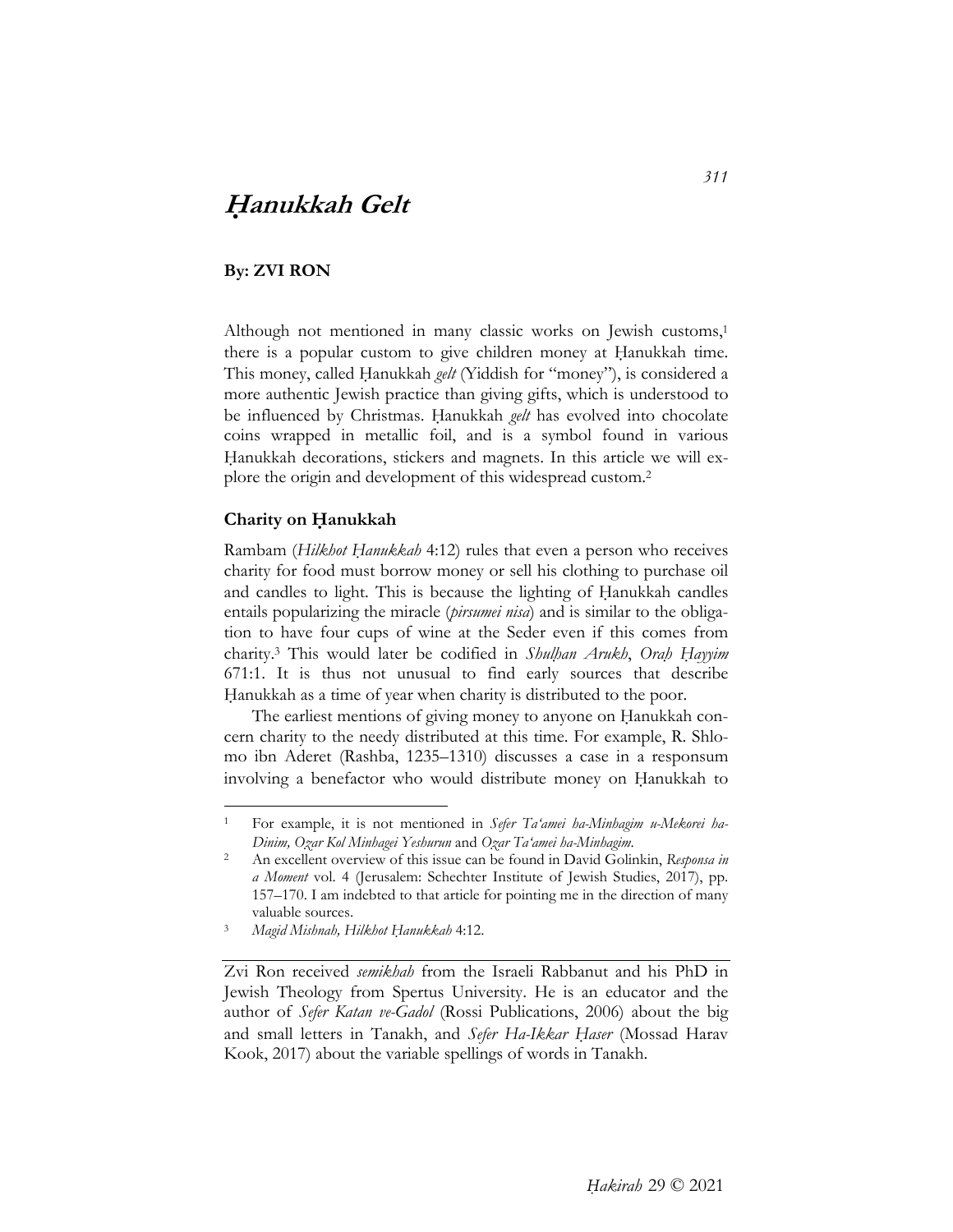poor people, widows and orphans.4 The simple explanation is that this was done to enable poor people to celebrate Hanukkah festively.<sup>5</sup>

It was particularly significant to give charity to poor Torah scholars at Hanukkah. Many sources from the 1500s detail the practice in Italian and Sephardic communities to collect money for clothing for teachers and poor students at Hanukkah.<sup>6</sup>

Ashkenazic sources also note the practice of rabbis, *shamashim*, cantors, ritual slaughterers and teachers to collect money and sometimes food by going door to door on Hanukkah.<sup>7</sup> R. Yitzchak Liefitz writes that the practice of communal workers going door to door to collect money on Purim and Hanukkah was one of the ways to ensure they had a livelihood.8 The custom of educators and students collecting money on Hanukkah has persisted into modern times.<sup>9</sup>

The particular connection between educators in general and Hanukkah is explained in various ways. Some point to the connection between the word Ḥanukkah and the word *ḥinuch* (education).10 R.

 $\overline{a}$ 

<sup>4</sup> Aharon Zeleznik, ed., *She'elot u-Teshuvot Rashba* vol. 3, (Jerusalem: Machon Yerushlayim, 1996), p. 164, *siman* 297. In the Worms community, the new *gab*baei tzadaka were appointed at Hanukkah. See Avraham Meir Haberman, "Minhagei ha-Kehila b-Vermiza Mitoch Sefer ha-Minhagim shel Rav Yuspa

Shamash," *Sinai* vol. 79:5–6 (1976), p. 258.<br>See Ephraim Greenblatt, *Rivevos Ephraim* vol. 1 (Memphis, TN: 1975), *siman* 440:3, p. 350; David Cohen, *Gvul Ya'avetz* vol. 1 (Brooklyn, New York: 1987), p. 158. See also Sidney Hoenig, *Hanukkah: The Feast of Lights* (Philadelphia: JPS, 1937), p. 116, "Hanukkah shares with Purim in being a time in which gifts of money are distributed among those in need."

<sup>6</sup> R. Shmuel di Medina (Maharashdam, 1505–1589) discusses a case where the amount of wool collected for a teacher was not enough for Chanukah clothing, *She'elot u-Teshuvot Maharshadam*, *Ḥoshen Mishpat* 372. See also Simcha Assaf, *Mekorot l-Toldot ha-Ḥinuch b-Yisrael* (Tel Aviv: Dvir, 1925), vol. 2, p. 135, item 2, p. 168, item 19.<br>See Isaac Rifkind, *Yidishe Gelt* (New York: Academy for Jewish Research,

<sup>1959),</sup> pp. 103–104. Regarding Rifkind and this book, see Shimeon Brisman, *A History and Guide to Judaic Dictionaries and Concordances* Part 1 (Hoboken, New

Jersey: KTAV Publishing House, 2000), p. 153.<br>Yitzchak Liefitz, *Sefer Matamim* (Warsaw: 1910), p. 26, item 7. Homiletical explanations for this practice are given there on p. 26, *siman* 8 and p. 27, *siman* 13. 9 Nachum Wahrmann, *Chagei Yisrael u-Moadeihem* (Tel Aviv: Achiasaf Publishing

House, 1970), p. 97, reports that this still took place in Jerusalem "a generation ago."

<sup>10</sup> See R. Zvi Elimelech Spira of Dinov in his *Bnei Yisaschar*, Kislev-Tevet, ma'amar 2, Or Torah, siman 16; R. Avraham Yitzchak Kook, *Ein Ayah – Shabbat* vol. 1 (Jerusalem: Machon haRav Zvi Yehuda Kook, 1993), p. 63, siman 8.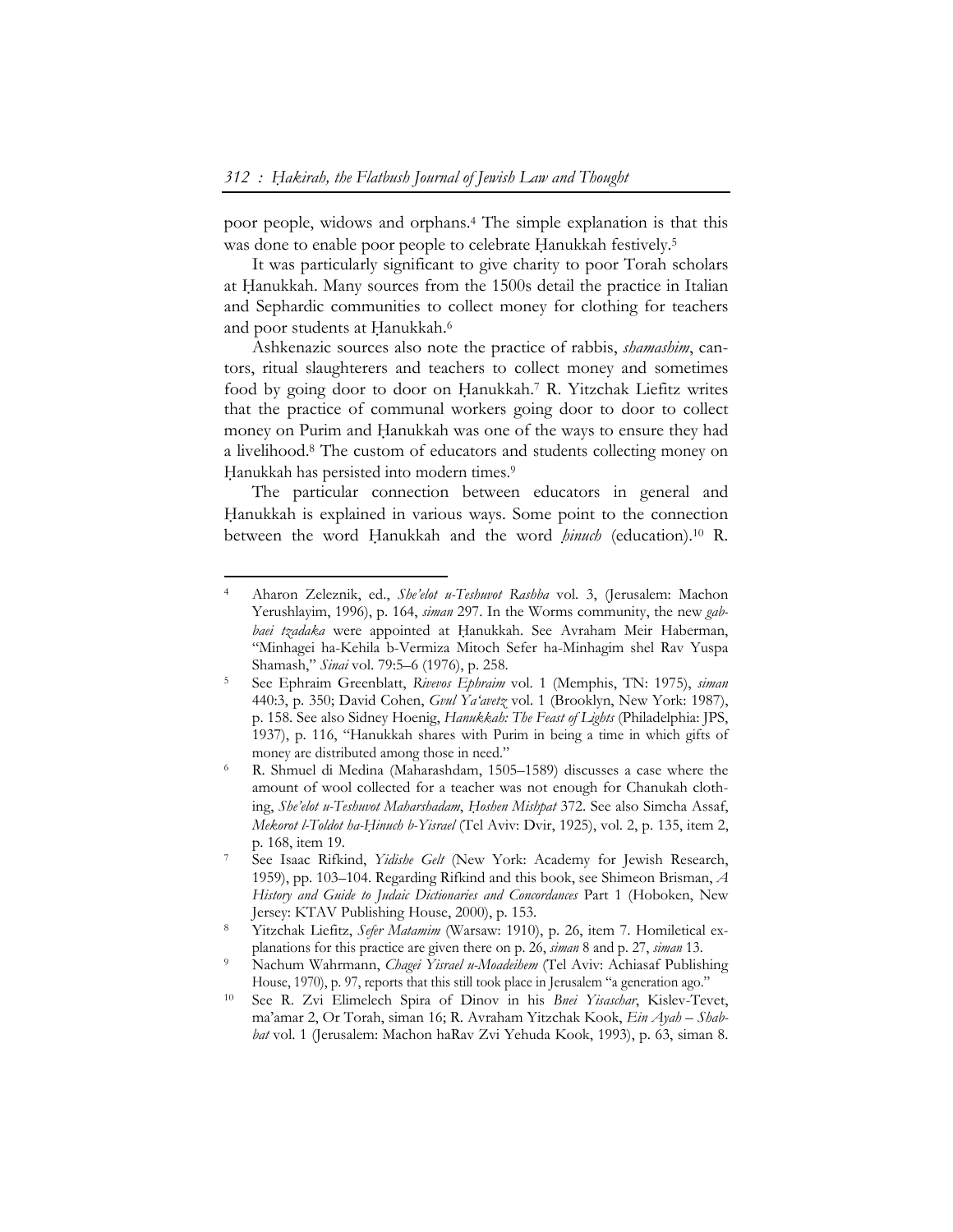Ephraim Greenblatt writes that R. Menachem Klein further explains that since the miracle of Ḥanukkah occurred because of Jews persisting to learn Torah (עוסקי תורתך), it is significant to support poor Torah scholars in particular on Hanukkah.<sup>11</sup>

However, a major factor influencing this custom seems to be the practice of having a school break during Hanukkah. This is noted in the 18th century work *Ḥemdat Yamim*, where the author explains that the Hanukkah break from school was used as an opportunity to collect funds on behalf of impoverished students and poor Torah scholars. He says that over time this transformed into students bringing money to their teachers and poor people, not just scholars, going door to door asking for money.12

R. Yaakov Yosef of Polonne (1710–1784), student of the Ba'al Shem Tov, in his classic work *Toldot Yaakov Yosef*, describes how rabbis would visit smaller communities on Hanukkah to teach them Torah and the members of the community would give them donations. Over time they would just send donations to rabbis and educators on Hanukkah irrespective of a communal visit.13

The 18th century kabbalist R. Alexander Susskind of Grodno in his *Yesod v-Shoresh ha-Avoda* notes that giving charity on Hanukkah, particularly to poor Torah scholars, repairs the "blemishes of the soul."14 He explains this based on mystical concepts. This is also found in *Kitzur Shulḥan Arukh* (139:1).

### **Young Men Going Door to Door**

 $\overline{a}$ 

R. Avraham Gombiner (c. 1635–1682), in his commentary to the *Shulḥan Arukh*, *Magen Avraham* (*siman* 670) mentions that it is the custom of poor young men (נערים) to go door to door collecting money on

Also, Paul Steinberg, *Celebrating the Jewish Year: The Winter Holidays: Hanukkah,* 

*Tu B'shevat, Purim* (Philadelphia: Jewish Publication Society, 2007), p. 33. 11 Ephraim Greenblatt, *Rivevos Ephraim* vol. 1 (Memphis, TN: 1975), siman 288, p. 225.

<sup>12</sup> *Ḥemdat Yamim* vol. 2 (Bnei Brak: Machon Ḥemdat Yamim, 2010), p. 205, *siman* 29–31. Regarding the controversy surrounding this book, see Moshe Fogel, "The Sabbatean Character of Hemdat Yamim: A Reexamination," Jerusalem *Studies in Jewish Thought* 16:2 (2001): pp. 365–422. 13 Yaakov Yosef of Polonne, *Toldot Yaakov Yosef* vol. 1 (Jerusalem: Machon Da'at

u-Tevunah, 2009), *Parshat Tzav*, p. 401. 14 Alexander Susskind of Grodno, *Yesod v-Shoresh ha-Avoda* (Jerusalem: 1940), 12;1, p. 261.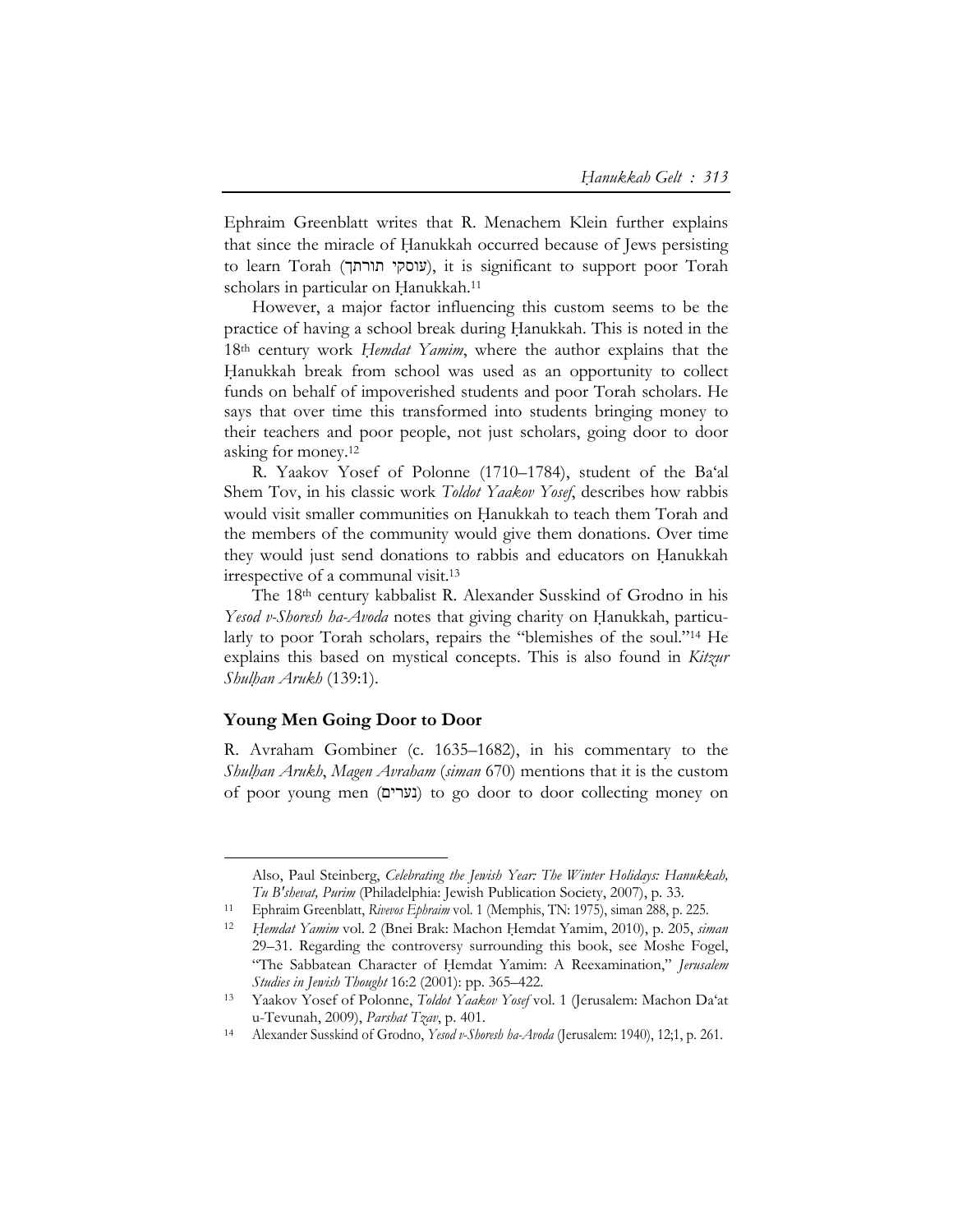Ḥanukkah.15 Based on this, *Be'er Heitev* (670:3) and *Mishnah Berurah*  $(670:1)$  also mention that poor people go door to door on Hanukkah, not singling out young men in particular. Many historical sources attest that it was normative for poor people to go door to door asking for money on Hanukkah just as on Purim.<sup>16</sup>

R. Abraham David Wahrman (1770–1840) in his *Eshel Avraham*, explains that the Greeks wanted to destroy the three pillars of the world, Torah, *Avodah* and *Gemilut Ḥassadim* (Avot 1:2). For this reason, these three things must be increased on Hanukkah: Torah study, prayer and the giving of charity.17 This is the reason brought in the contemporary work on Jewish customs, *Oẓar Ta'amei Ha-minhagim*, for giving charity particularly on Hanukkah.<sup>18</sup> Note that these sources don't specify that these poor people were Torah scholars or educators.

However, *Magen Avraham* and *Be'er Heitev* themselves refer the reader to the book *Ḥanukat ha-Bayit* by R. Shaul b. David (c. 1569 – c. 1641), first printed in 1616, for an explanation of the custom.19 There the author writes that in the *at-bash gematria*, the word Ḥanukkah has the same value (269) as צדקה סוד) the secret of charity) which hints at the connection between charity and Hanukkah. He writes that it is particularly important to give charity to young men who learn Torah, and therefore "young men go door to door on Hanukkah and sing." These young men homiletically represent the small jug filled with pure oil, through which

-

<sup>15</sup> As restated in Abraham Bloch, *The Biblical and Historical Background of Jewish Customs and Ceremonies* (NY: KTAV, 1980), p. 277: "According to Magen Avraham (18th century), it was the custom for poor yeshiva students to visit homes of Jewish benefactors who dispensed Chanukah money." 16 See Isaac Rifkind, *Yidishe Gelt* (New York: Academy for Jewish Research,

<sup>1959),</sup> p. 105. See there also regarding Yiddish folksongs that mention begging for money on Chanukah. 17 Yehuda Zinger, in his *Ziv ha-Minhagim* (Jerusalem: Dror, 1970), gives a more

expanded version of this idea. He writes that to represent Torah, *Avodah* and *Gemilut Hassadim*, Jews established the lighting of Hanukkah candles (based on Proverbs 6:23 that a light symbolizes Torah), the recital of *Hallel* and *Al ha-Nissim* (*Avodah* is understood to mean prayer), and giving charity as an act of Gemilut Hassadim.<br>
<sup>18</sup> Shmuel Gelbard, Ogar Ta'amei Ha-minhagim (Petach Tikva: Mifaal Rashi, 1996), p. 338.<br>
<sup>19</sup> For biographical information on this relatively unknown figure, see Menachem

Adler, ed., *Tal Orot* (Jerusalem: ha-Ketav v-ha-Michtav, 1995), pp. 7–19. See also Eliezer Brodt, "A Forgotten Work on Chanukah: הבית חנוכת", Seforim Blog, December 18, 2006, https://seforimblog.com/2006/12/forgottenwork-on-chanuka/.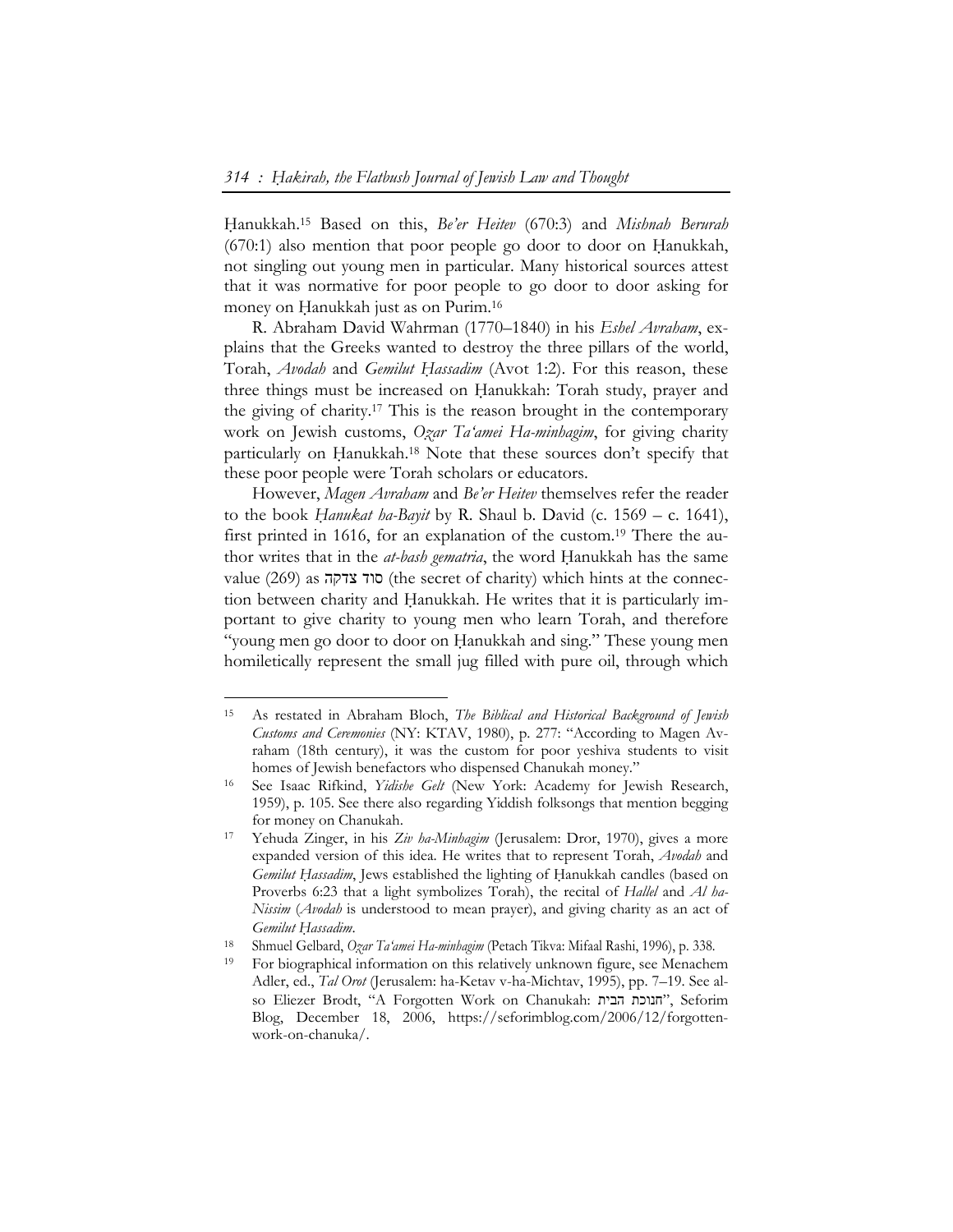the miracle was performed. They go door to door to popularize the miracle.20

## **Money to Children**

 $\overline{a}$ 

Later sources talk about giving money to children on Hanukkah, irrelevant of their financial need. It is sometimes noted as a Chassidic custom,<sup>21</sup> and has been recorded as early as the  $1800s$ .<sup>22</sup> It was particularly associated with the fifth night of Hanukkah,<sup>23</sup> which already was considered to be a night of special spiritual significance.24 It had additional significance for the custom of *gelt* since the fifth night of Ḥanukkah cannot fall out on Shabbat.25 The Lubavitcher Rebbe, R. Menachem Mendel Schneerson, notes that originally money was only given to children one night, on the fourth or fifth night, in order to keep the practice exciting.26 Based on this, the significance of those particular nights seems to be that it is the midway point/ tipping point of the holiday, an appropriate time to inject some extra festivity into the holiday. The simple understanding is that money is given to children to increase the joy of Hanukkah and in this way add to the popularization of the Hanukkah miracle.27 R. David Cohen adds a layer of significance by suggesting that

<sup>&</sup>lt;sup>20</sup> Shimon Hershler, ed., *Hanukat ha-Bayit* (Bnei Brak: Machon Nachlat Zvi, 1991), p. 72. 21 See Asher Waserteil, ed., *Yalkut Minhagim* (Jerusalem: Ministry of Education

and Culture, 1977), in the sections on Chassidic customs by Tuvia Bloi, p. 145, 8:5; p. 169, 9:6; Gavriel Zinner, *Nitei Gavriel* (Jerusalem: 1999), p. 308, 51:5, note 7.

<sup>&</sup>lt;sup>22</sup> Pauline Wengeroff (1833–1916) describes receiving Hanukkah *gelt* as a child on the fifth night of Hnaukkah. See her memoir, translated by Shulamit Magnus, *Memoirs of a Grandmother: Scenes from the Cultural History of the Jews of Russia in the Nineteenth Century* vol. 1 (Stanford: Stanford University Press, 2010), p. 108. On the significance of this memoir, see Shulamit Magnus, "Pauline Wengeroff and the voice of Jewish modernity," in Tamar Rudavsky, ed., *Gender and Judaism* (New York: NYU Press, 1995), pp. 181–190; Shulamit Magnus, "Kol ishah: Women and Pauline Wengeroff's writing of an age," *Nashim* 7 (2004) pp. 28–64.

<sup>23</sup> Hayyim Schauss, *Guide to Jewish Holy Days* (New York: Schocken Books, 1938), p. 233.

<sup>24</sup> See Yom Tov Levinsky, *Sefer ha-Moadim: Rosh Ḥodesh, Ḥanukkah, Ḥamisha Asar b-Shvat* (Tel Aviv: Dvir, 1961), pp. 257, 260, 261.<br><sup>25</sup> It is reported that R. Yaakov Kanievsky (the Steipler Gaon), gave Hanukkah

*gelt* specifically on the fifth day of Chanukah since it never falls out on Shabbat. Gavriel Zinner, *Nitei Gavriel* (Jerusalem: 1999), p. 308, 51:5, note 7.<br><sup>26</sup> Menachem Mendel Schneerson, *Sha'arei Halakhah u-Minhag*, *OrahHayyim* vol. 2

<sup>(</sup>Jerusalem: Heichal Menachem, 1993), p. 280–281, *siman* 283. 27 Gavriel Zinner, *Nitei Gavriel* (Jerusalem: 1999), p. 308, 51:5, note 7, והטעם

 <sup>.</sup>הפשוט כדי לפרסם הנס ביותר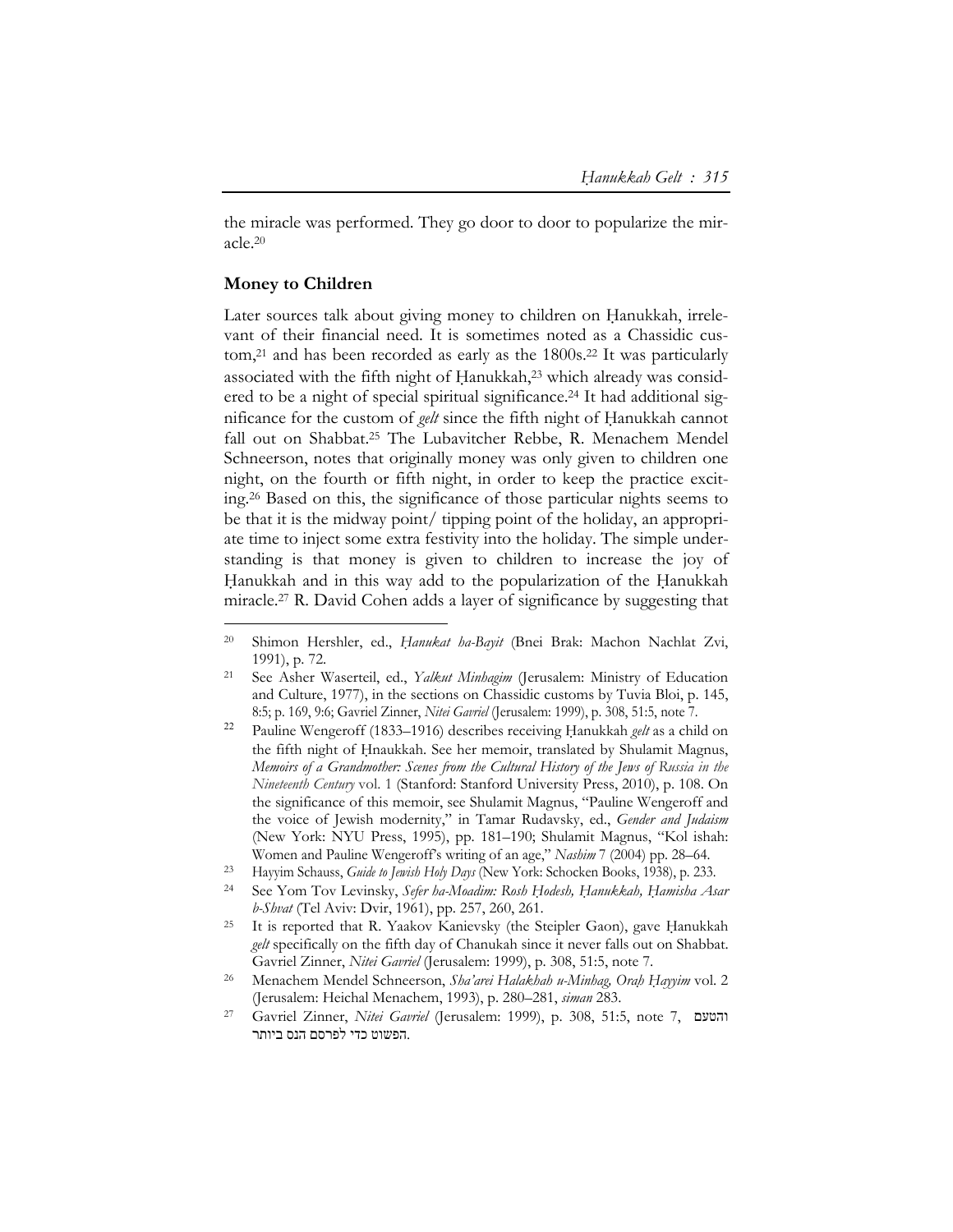giving money to children in general was done so that the needy would not be embarrassed to receive charity.28

This developed as an outgrowth of the earlier forms of the custom, money for the needy, Torah scholars, teachers and students. At first, parents would "give money to their small children for distribution to their teachers. In time, as children demanded their due, money was also given to children to keep for themselves."29 Still, originally the *gelt* was given to children "with the expectation that they would give some of it to their teachers."30

A more spiritual explanation of the evolution of the custom is brought by R. Menachem Mendel Schneerson. He teaches that money is given to children in order to encourage them to learn Torah. It is important to do so at this time, because Hanukkah is "a time of renewal of the Torah after the decree of the Greeks who wanted Torah to be forgotten."31 He notes that although originally only given one night, because of the "increased darkness of exile, including and particularly regarding the deterioration of the state of education," the custom should be increased to each day of Hanukkah, except of course Shabbat.<sup>32</sup> This is the reason brought in the contemporary work on Jewish customs, *Otzar Ta'amei Ha-minhagim*. 33 A similar idea was stated by R. Yosef Shlomo Kahaneman, the Ponevezher Rav, where he noted that when the Maccabees defeated the Greeks, they gave Jewish children a little money to encourage them to return to learning Torah, which he states is the function of Hanukkah *gelt* today as well.<sup>34</sup>

In this manner, the custom expanded from money to Torah scholars to money given to children to encourage them to become Torah scholars, retaining the original theme of emphasizing the importance of Torah study.35

 $\overline{a}$ 

<sup>&</sup>lt;sup>28</sup> David Cohen, *Gvul Ya'avetz* vol. 1 (Brooklyn, New York: 1987), p. 158.<br><sup>29</sup> Abraham Bloch, *The Biblical and Historical Background of Jewish Customs and Cere-*

*monies* (New York: KTAV Publishing House, 1980), p. 277,<br><sup>30</sup> Dianne Ashton, *Hanukkah in America: A History* (New York: NY University Press, 2013), p. 10. 31 Menachem Mendel Schneerson, *Sha'arei Halakhah u-Minhag, Oraḥ Ḥayyim* vol. 2

<sup>(</sup>Jerusalem: Heichal Menachem, 1993), p. 279, *siman* 283. 32 Menachem Mendel Schneerson, *Sha'arei Halakhah u-Minhag, Oraḥ Ḥayyim* vol. 2

<sup>(</sup>Jerusalem: Heichal Menachem, 1993), p. 280–281, *siman* 283.<br>
Shmuel Gelbard, *Ozar Ta'amei Ha-minhagim* (Petach Tikva: Mifaal Rashi, 1996), p. 338.<br>
Chaim Friedlander, *Siftei Hayyim: Moadim* vol. 2 (Bnei Brak: 1993), p. Vermont: Jewish Lights Publishing, 2001), p. 125.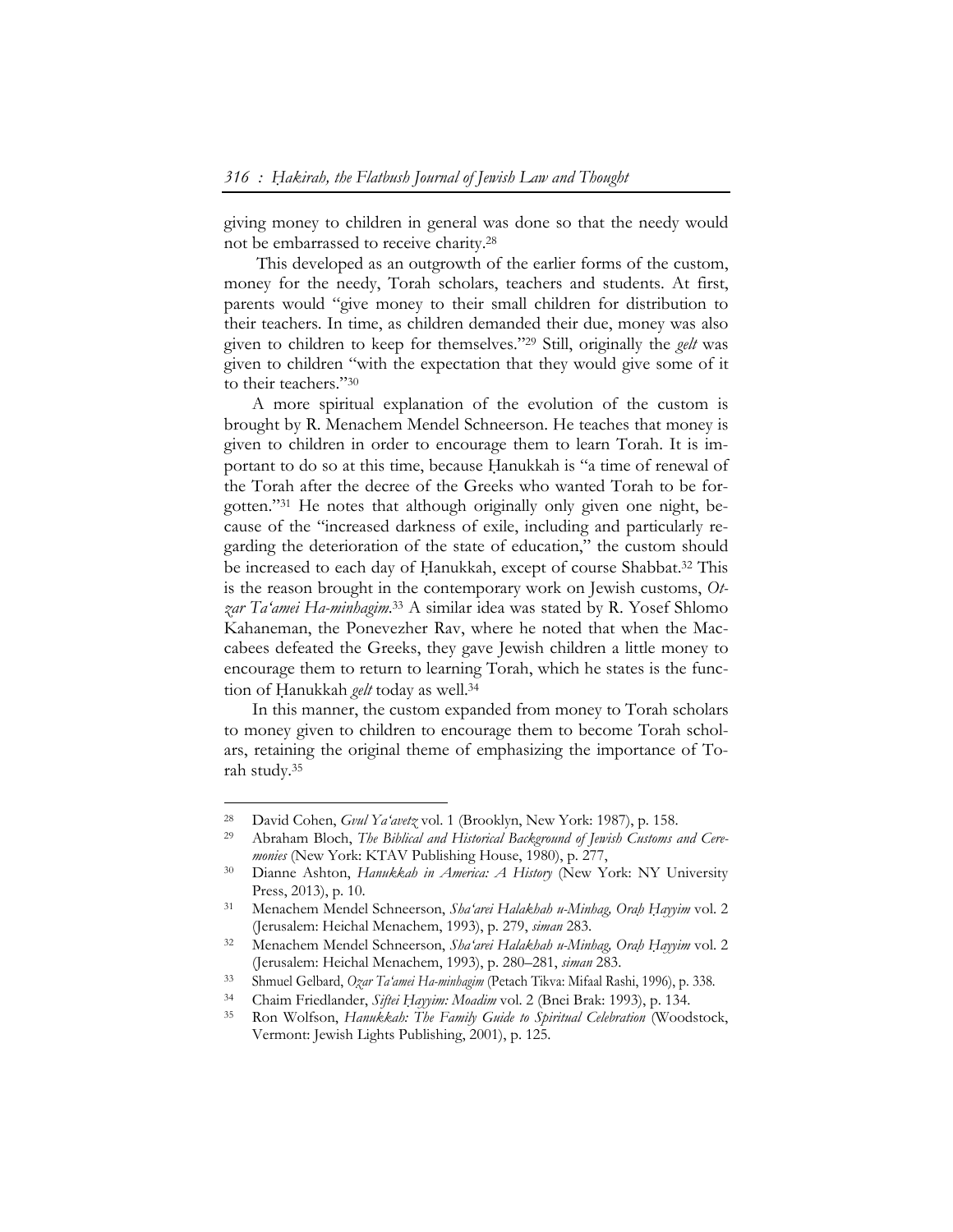### **From Gelt to Gifts**

 $\overline{a}$ 

Although "we have no idea when the first families began to exchange gifts" on Hanukkah, "it seemed to grow more common in the 1880s."36 "By the 1920s, though, it came into its own…as an exercise in consumption."37 Gifts on Hanukkah is considered "a new American Jewish trend, instead of the European custom of bestowing *gelt* on children at Hanukkah,"38 although it was also reported in Western Europe, particularly Germany, where more assimilated Jews were concerned that their children would be envious of the Christmas gifts their neighbors received.<sup>39</sup> This created a major shift in the evolution of Hanukkah *gelt*, which although given to children still carried the expectation that some should be given to teachers. Now, "objects specially selected to please children or fulfill their needs became popular."40

This led to the widespread concern that Hanukkah is slowly being turned into "Christmas times eight."41 Presents have insinuated themselves into the American celebration of Hanukkah, even among Orthodox families, along with other Christmas staples such as special sweaters,

<sup>36</sup> Dianne Ashton, *Hanukkah in America: A History* (New York: New York University Press, 2013), p. 97. Note that Christmas presents themselves only developed in the early 1800s; see Stephen Nissenbaum, *The Battle for Christmas*

<sup>(</sup>New York: Vintage Books, 1997), p. 136. 37 Jenna Weissman Joselit, *The Wonders of America: Reinventing Jewish Culture, 1880- 1950* (NY: 1994), p. 233. This timeline parallels the prominence of chocolate *gelt* as well; see Deborah R. Prinz, *On the Chocolate Trail: A Delicious Adventure Connecting Jews, Religions, History, Travel, Rituals and Recipes to the Magic of Cacao* (Woodstock, Vermont: Jewish Lights Publishing, 2012), pp. 63–64. Note that this also seems to have originated as a Jewish version of the chocolate coins associated with Christmas and Saint Nicholas Day; see there pp. 60, 65.

<sup>38</sup> Dianne Ashton, *Hanukkah in America: A History* (NY: NY University Press,

<sup>2013),</sup> p. 112. 39 Nachum Wahrmann, *Ḥagei Yisrael u-Moadeihem* (Tel Aviv: Achiasaf Publishing House, 1970), p. 97. See Jenna Weissman Joselit, *The Wonders of America: Reinventing Jewish Culture, 1880-1950* (New York: 1994), p. 235, where in the 1940s, Jewish parents were instructed that "Jewish children should be showered with gifts, Hanukkah gifts, as a perhaps primitive but most effective means of making them immune against envy of the Christian children and their Christmas presents." 40 Dianne Ashton, *Hanukkah in America: A History* (New York: New York Uni-

versity Press, 2013), p. 112. 41 Irving Greenberg, *The Jewish Way: Living the Holidays* (New York: Simon &

Schuster, 1988), p. 276.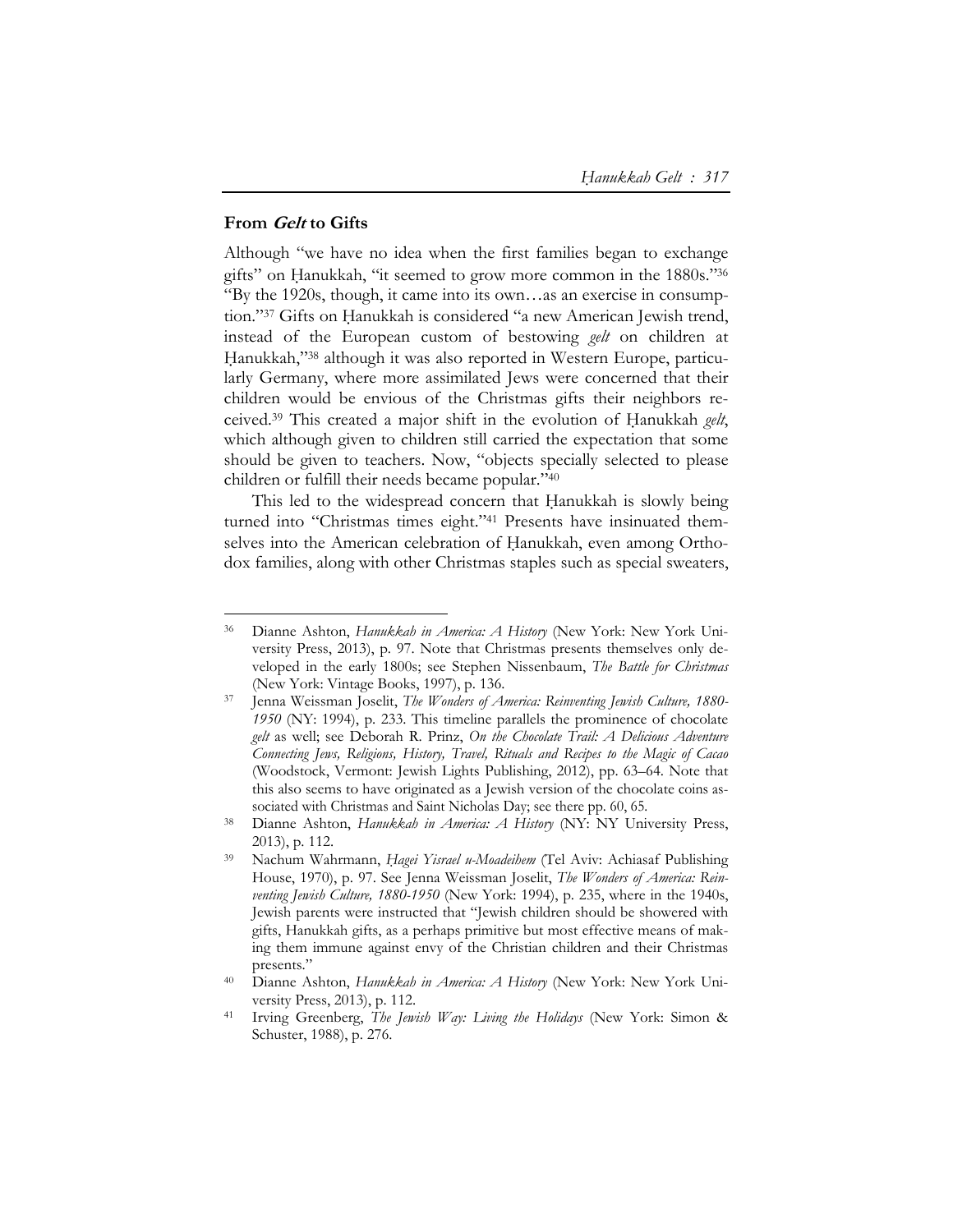and decorations for the home, elements not associated with other Jewish holidays.42

In contemporary times, the excessive gift giving in some circles has created a backlash, and in many modern holiday guides, it is recommended that children engage in some *tzedakah* project as a way of commemorating Hanukkah.<sup>43</sup> In this fashion the custom has come full circle, from charity to *gelt* to gifts and back to charity again.

#### **Historical Explanations**

 $\overline{a}$ 

Some works attribute the significance of gold coins on Hanukkah to the coins minted by the Maccabees demonstrating their independence and victory over the Greeks.44 The right to mint their own coins is specifically mentioned in I Maccabees 15:6 as a right granted by Antiochus VII to Simon the Maccabee.<sup>45</sup> While it is true that the right of coinage was involved in the Maccabean struggle,46 historically Jews did not consider these coins particularly significant and they are not the inspiration for Hanukkah *gelt*.

It has also been suggested that Hanukkah *gelt* is just the Jewish version of the ancient Roman practice of giving gifts at the time of their winter solstice holidays.47 These gifts, called *strenae*, included honey and fruits as well as gold coins.48 Although the practice of *strenae* was known

<sup>42</sup> This includes the Christmas "Secret Santa" gift giving practice, turned into "Mystery Maccabee." Daniel Cohen, *What Will They Say About You When You're Gone?: Creating a Life of Legacy* (Deerfield Beach, Florida: Health Communications, 2016), p. 120.<br><sup>43</sup> See for example, Sharon Duke Estroff, *Can I Have a Cell Phone for Hanukkah?*:

*The Essential Scoop on Raising Modern Jewish Kids* (New York: Broadway Books, 2007), p. 232; Paul Kipnes, Michelle November, *Jewish Spiritual Parenting: Wisdom, Activities, Rituals and Prayers for Raising Children with Spiritual Balance and Emotional Wholeness* (Woodstock, Vermont: Jewish Lights Publishing, 2015), p. 181; Lawrence Bush, Jeffrey Dekro, "From *Gelt* to Tzedakah," *Tikkun* (2000) 15 (6), p. 49. 44 Ronald Issacs, *Bubbe Meises: Jewish Myths, Jewish Realities* (Jersey City, New Jersey:

KTAV Publishing House, 2008), p. 81. 45 Ron Wolfson, *Hanukkah: The Family Guide to Spiritual Celebration* (Woodstock,

Vermont: Jewish Lights Publishing, 2001), p. 125. 46 See Solomon Grayzel, "Hasmonean Coins", in Emily Solis-Cohen, *Hanukkah:* 

The Feast of Lights (Philadelphia: JPS, 1965), pp. 91–92.<br><sup>47</sup> Yom Tov Lewinski, *Eileh Moadei Yisrael* (Tel Aviv: Achiasaf, 1987), p. 113.<br><sup>48</sup> Tad Tuleja, *Curious Customs* (New York: Harmony Press, 1987), p. 180.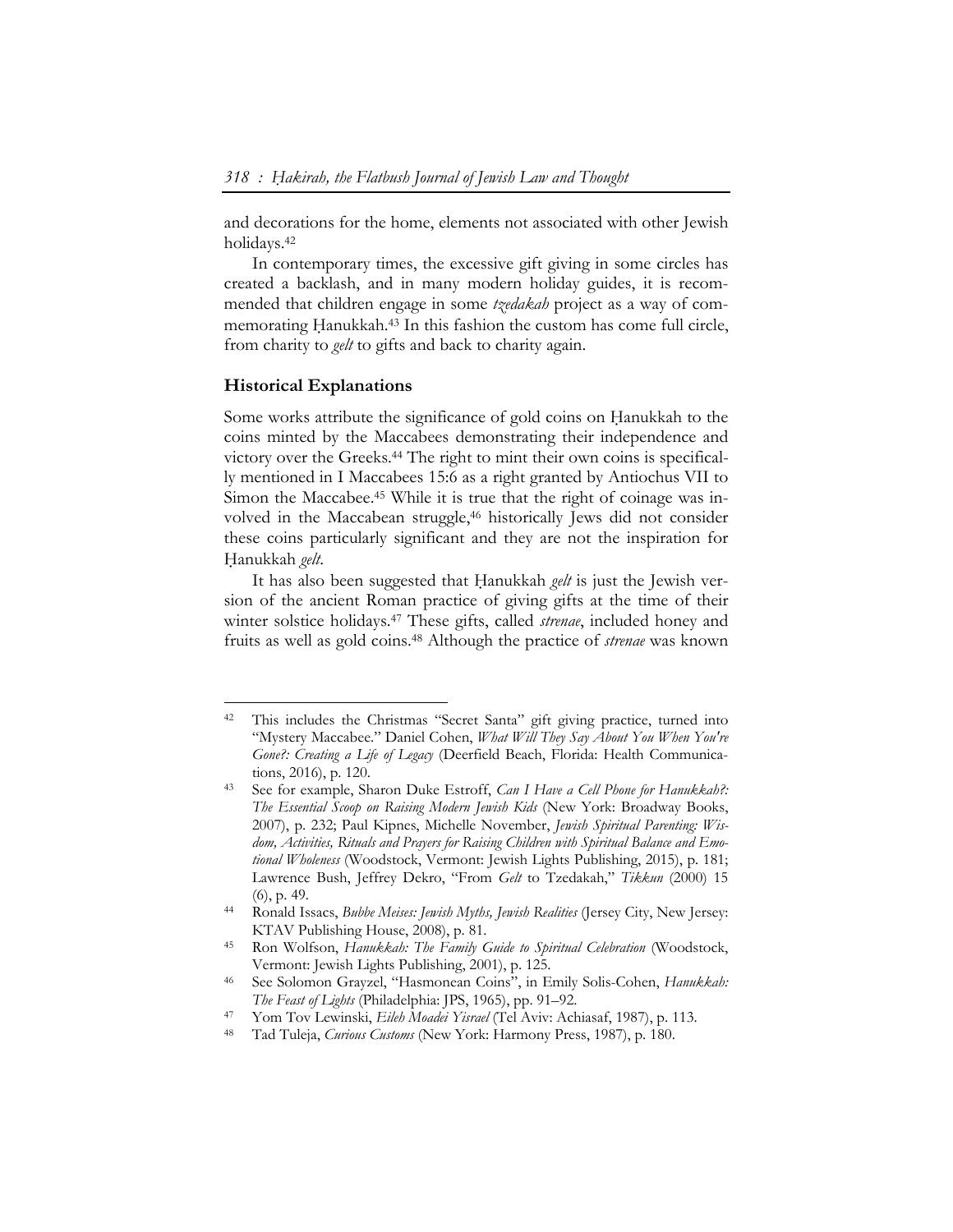to and possibly even practiced by some Jews in Roman times,<sup>49</sup> there is no evidence that this persisted for centuries to the time where Hanukkah *gelt* was customary.

The most significant clue to the origin of the practice to give money at Hanukkah time is found in the early Ashkenazic sources of the custom referenced above, *Magen Avraham* and his source *Ḥanukat ha-Bayit*. Note that *Magen Avraham* stated that poor young men (נערים (go door to door collecting money on Ḥanukkah, and in *Ḥanukat ha-Bayit* it was noted that "young men go door to door on Hanukkah and sing." This unusual phrasing led to homiletical interpretations of the term "young men" here.<sup>50</sup> Note that these sources do not note that these young men are teachers, students, scholars or connected to Torah study. Both of these practices recall the custom, known by a variety of names including *wassailing*, wherein gifts and money would be given to "roving bands of youthful males" who would go singing from door to door in the winter,51 a custom that would evolve into the Christmas caroling performed outside people's homes.52

Wassailing itself was part of the various aspects of "social inversion" associated with the Roman wintertime celebration of Saturnalia, which was the predecessor of Christmas. This was a celebration where regular social norms and roles were reversed, including those of men and women and master and servant.53 One of the aspects of this merrymaking was that "prosperous and powerful people were expected to offer the fruits of their harvest bounty to their poorer neighbors and dependents,"54 reversing the normal hierarchy of the poor bringing tributes to the rich. The way in which this occurred was that "the poor—most often bands of boys and young men—claimed the right to march to the houses of the well to do" in order to receive gifts. The young men in

-

<sup>49</sup> Leonard Victor Rutgers, The Jews in Late Ancient Rome: Evidence of Cultural

Interaction in the Roman Diaspora (Leiden: Brill, 1995), p. 85. 50 See Yissachar Shlomo Teichtal. *Mishneh Sachir* vol.2 (Jerusalem: Machon Keren Re'em, 2013), *siman* 298, p. 366.<br>
<sup>51</sup> Stephen Nissenbaum, *The Battle for Christmas* (NY: Vintage Books, 1997), p. 9.<br>
<sup>52</sup> Torstein O. Kvamme, *The Christmas Carolers' Book in Song & Story* (Miami, Flor-

ida: Hall and McCreary Company, 1935), p. 6.

<sup>53</sup> See Carole E. Newlands, *Statius' Silvae and the Poetics of Empire* (Cambridge: Cambridge University Press, 2004), pp. 227–229; Bruce David Forbes, *Christ-*

*mas: A Candid History* (Los Angeles: University of California Press, 2007), p. 9.<br><sup>54</sup> Stephen Nissenbaum, *The Battle for Christmas* (NY: Vintage Books, 1997), pp. 8–9.